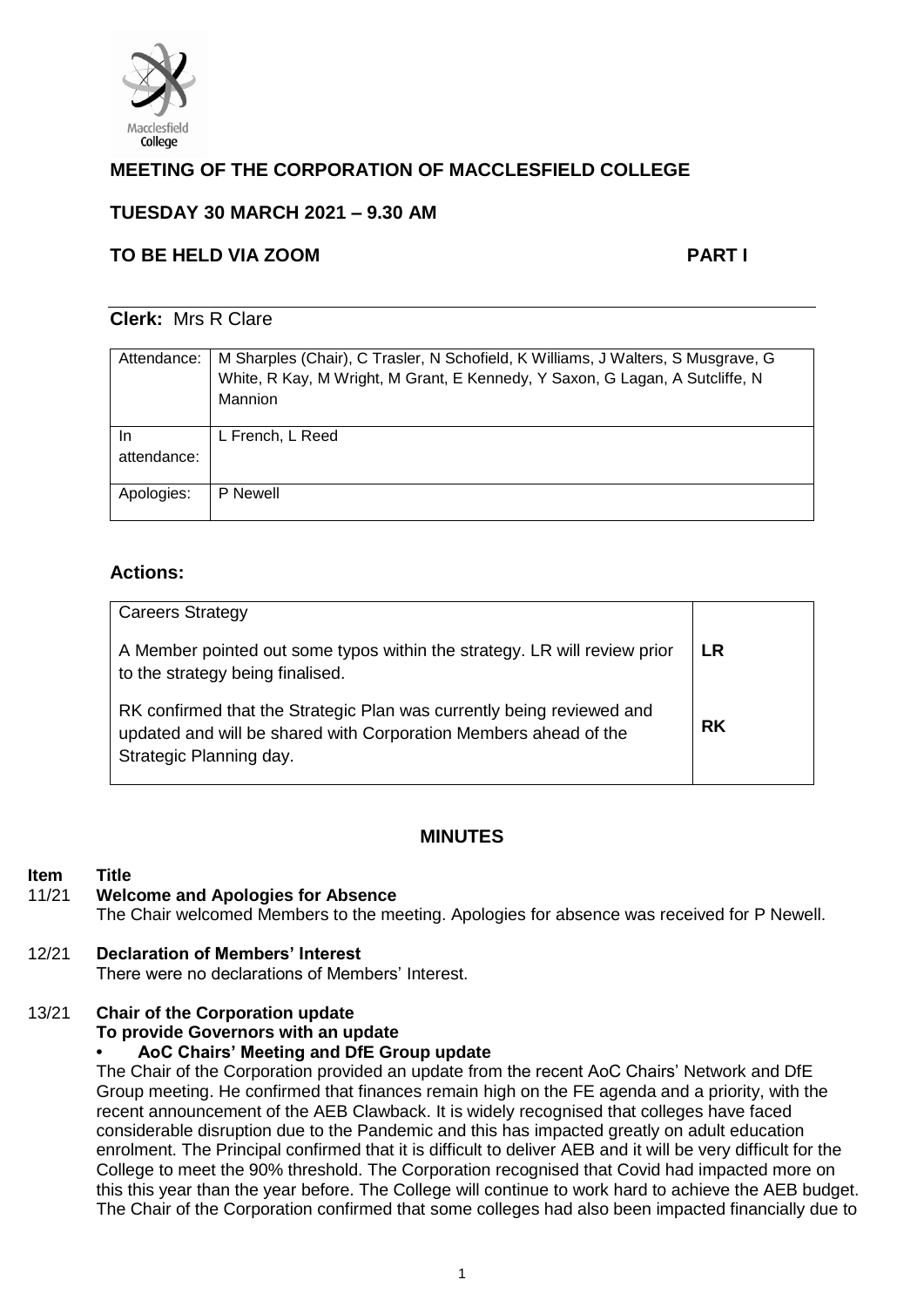commercial income and international delivery but Macclesfield College had not been impacted by this. The Chair confirmed that some colleges had reported big losses in these areas.

### • **Governance Engagement Plan and Governance Impact Plan**

The Director of Governance circulated the Governance Engagement Plan and Governance Impact Plan in advance of the meeting. The Director of Governance confirmed the assigned roles within the plan. The Director of Governance will arrange the first meetings to take place during the summer term. It was explained that impact would be a standing item on every Corporation agenda. Members will have an opportunity to share their contribution and this will be recorded by the Director of Governance. Members were also asked to consider being a part of the 'core group' of three to Members who would attend wider engagement activities such as student and staff voice, open day events and curriculum events. KW confirmed his commitment to the 'core group'.

### 14/21 **Minutes**

To confirm and approve the Part 1 Minutes of the meeting held on 19 January 2021 The minutes of the Part 1 Corporation meeting held on 19 January 2021 were approved as an accurate record.

To confirm and approve the Part I Minutes of the Special Corporation meeting held on 11 March 2021

The Part I minutes of the Special Corporation meeting held on 11 March 2021 were approved as an accurate record. The Capital Bids had now been submitted and a further update will be shared upon a decision being made.

### 15/21 **Matters arising from the meeting held on 19 January 2021**

# **To discuss any matters arising from the meeting held on 19 January 2021**

LR confirmed that the College Improvement Plan will be reviewed at this meeting. RK confirmed that the KPIs will be next presented at the Corporation meeting in July. A Member asked if the FE White Paper will be reviewed at the Strategic Planning day. The Principal confirmed that R Caulfield from the AoC will be in attendance to provide a regional review of the paper. Corporation Members will have an opportunity to dissect the paper in more detail.

### **The Macclesfield Academy**

AS confirmed that a return Ofsted visit had taken place. The oral feedback from the visit was that The Macclesfield Academy were on course to achieve a 'Good' for the curriculum. R Hedge had now retired and M Galvin will now take The Macclesfield Academy forward from 19 April 2021. M Galvin had identified a number of priority areas including, curriculum design and reforms, behaviour, transition, teaching and learning, pastoral and post Covid action plan.

The Macclesfield Academy had applied for a Capital Bid through an infrastructure fund for Multi Academy Trusts.

AS confirmed the appointment of two new governors. M Brown will be appointed as a Sponsor Governor who has finance experience and A Webster will be appointed as a Co-opted Governor who has HR experience.

AS confirmed that The Macclesfield Academy had implemented a successful return to the school site and home testing was working well. There had been no issues upon the return to site for students and members of staff.

### **Q: Will The Macclesfield Academy join a Multi Academy Trust by the end of the academic year?**

AS confirmed that The Macclesfield Academy will be happy to proceed for September but awaiting confirmation on a decision from the ESFA.

#### **i. To note the report shared with the Corporation via email on 1 March 2021. Covid Business update/reopening of the College campus and verbal update from the Principal**

The Principal confirmed that the Covid Business plan had been successful and there had been no issues with the safe return of students and members of staff. Home testing was working well and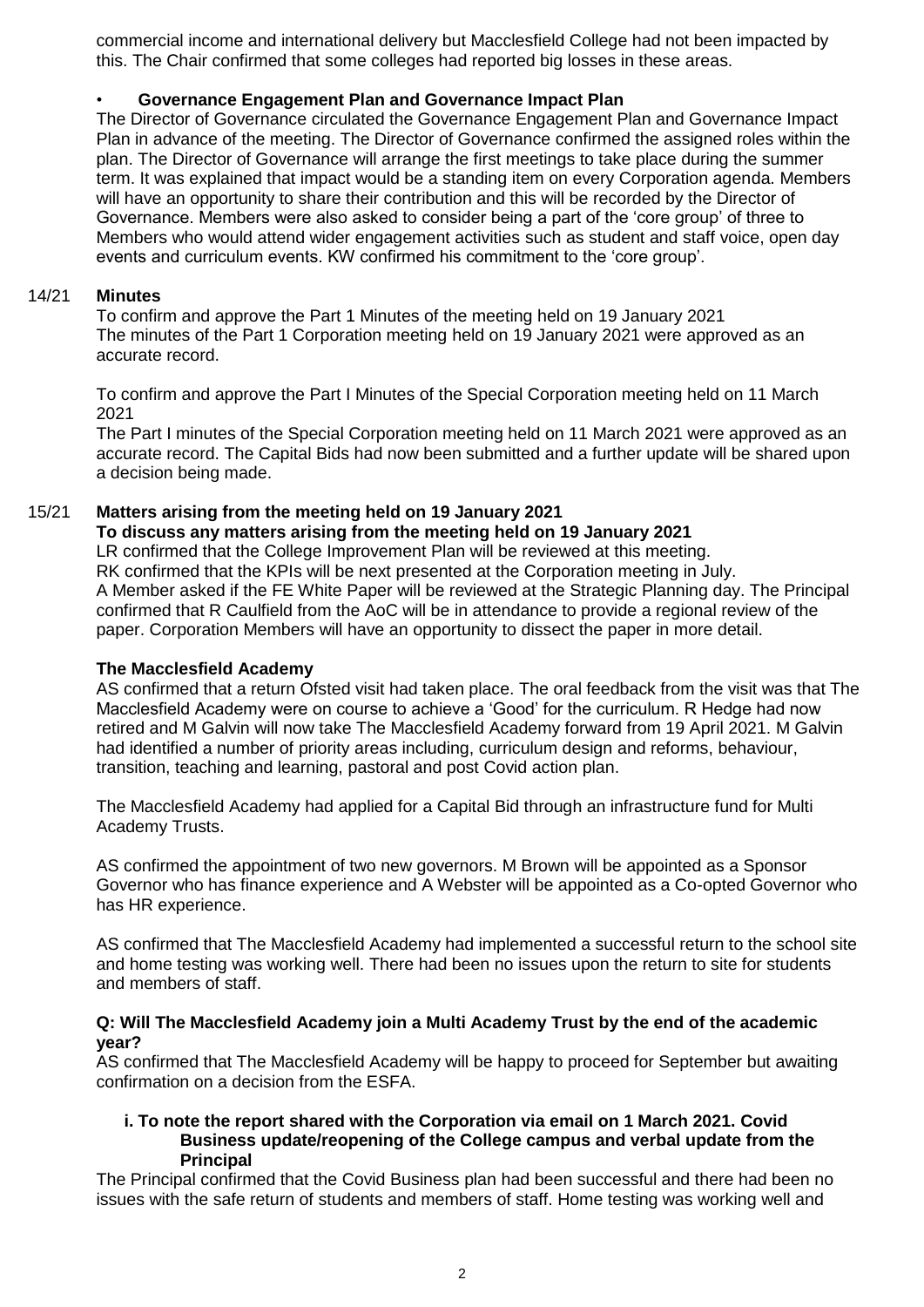students and members of staff were happy to return. The actions that had been put in place around the campus were positively received by members of staff and students and were being adhered to.

### **ii. Ofqual update**

LR confirmed that the College is working towards grade submission for 18 June 2021 and 12 August 2021 for enrolment. Enrolment had been adjusted so that it was in line with GSCE results day. The appeal process will also be aligned. LR is waiting on final confirmation from awarding bodies.

### 16/21 **Audit Committee**

# **To receive the minutes of the Audit Committee on 9 March 2021 and note any actions from the meeting**

The Chair of the Audit Committee provide an update on the Audit Committee that took place on 9 March 2021. There were no matters reported relating to Fraud or GDPR under item 4/21. Under item 6/21 as part of the agreed Internal Audit Annual Programme, the Cyber Security Audit has been completed and a draft report has been received by ELT and will be considered by the Head of IT before sharing with the Audit Committee and subsequently with the Corporation Board. However, verbal reassurance was received from LF that no high-risk recommendations had been received and that there were not any major concerns arising from the audit.

Under Item 8/21 the Risk Management Heat Map was reviewed. One new risk has been added and the net risk score for two risks have been increased. The new risk is:

Risk 4.2 Ref: 38 Risk title Inadequate welfare and mental health support, consequence students with emotional needs will not remain in education, leading to poor retention and achievement and poor Ofsted grade.

The net risk score has been increased from 9 to 12 on:

Risk 6.2 Ref: 231 Risk Title: Achievement of bank covenants and breach of these could lead to bank calling in college Loan of which the consequence is financial viability risk.

Risk 6.1 Ref: 240 Risk Title: Reduced student recruitment for adult learners funded through the Adult Education Budget leading to inability to meet business plan/ financial viability.

LF reported that this had been recognised in the financial forecast and financial forecasts have been amended accordingly.

# **i. To approve the External Audit tender**

There is a recommendation from the Audit Committee for approval by the Corporation for a contract with External Auditors Wylie and Bisset to commence on 1 May 2021.

The College has gone out to tender again using Tenet Services and received two tenders from Wylie and Bisset and Beever and Struthers.

Two clarification meetings were organised with the two external auditors and clarification questions were agreed and submitted in advance of the meeting. Following the questions being submitted, Beever and Struthers pulled out of the tender due to their lack of experience in the FE Sector.

The clarification meeting with Wylie and Bisset went ahead with MW, LF, RC and MG in attendance on behalf of the College. The Wylie and Bisset team have experience of FE and the Engagement Partner and Relationship Partner had 28 years' experience of working with FE. The Audit Manager had 8 years' experience of working with FE. The Audit Committee considered the presentation from the External Auditors Wylie and Bisset to be excellent. Wylie and Bisset are also part of the ESFA Forum and have knowledge of key issues in the sector.

The cost of the contract, including VAT, for 2020-21 would be £19,914. For comparison, the contract cost with RSM for the year 2019-2020 was £20,400. The External Auditors had referenced value for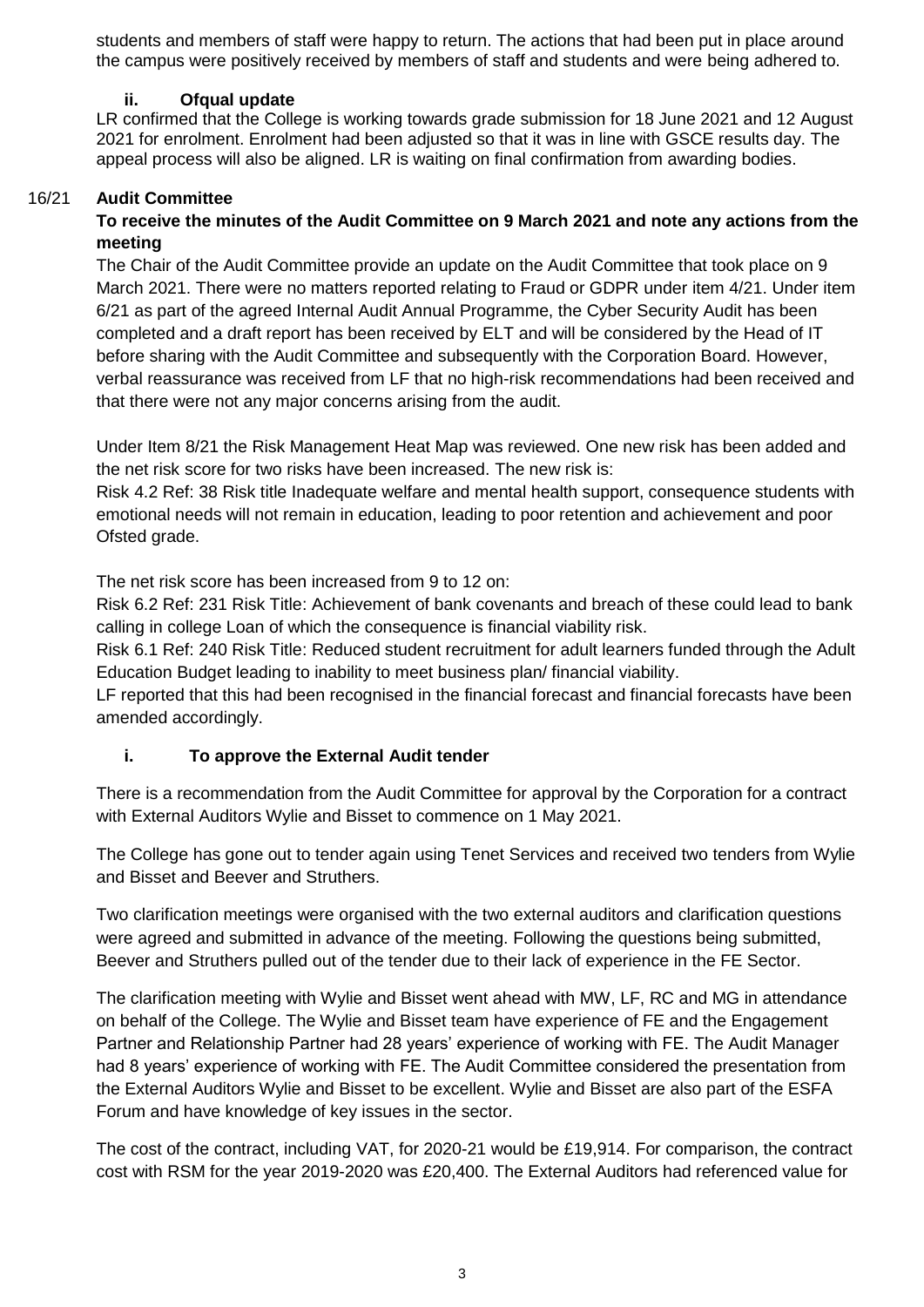money as outlined in the new Audit Code of Practice and had confirmed value for money in their presentation.

The start date of 1 May 2021 provides time for the new auditors to become familiar with Macclesfield College and to prepare appropriately for the External Audit which takes place in the early Autumn.

The Audit Committee have reviewed the contents of the External Audit Tender report and all Members have approved the recommendation to the Corporation to engage Wylie and Bisset as External Auditors of Macclesfield College for an initial period of 3 years commencing 2020-21.

The Corporation approved the External Audit Contract with Wylie and Bisset to commence on1 May 2021 for an initial period of 3 years.

### 17/21 **Business**

### **i. receive the College accounts for the period ended February 2021**

LF presented the College accounts for the period ended February 2021. It was reported that the College had a year to date surplus of £178K. The KPIs for financial performance are all shown green. The financial health remains as 'Good'. LF shared a new table on page 3 of Management Accounts which related to a letter that was shared with Corporation Members dated 22 February 2021 from the FE commissioner who wrote to chairs and principals regarding revised financial benchmarks. The table shared the sector benchmarks and the college's current forecast for 2020/21 against these benchmarks. The current position of 1,102 learners relates to learners enrolled as at 28 February 2021 and any withdrawals received at the close of the R07. The current position of the Adult Education Budget with factors applied is at £363K. The College is still 75% of forecast and still to be delivered. This remains a challenge for the College to achieve. The current position for Apprenticeships is at £1,629,267 with factors applied and ahead of forecast. LF reported that tuition frees remain a challenge. LF requested that Members review page 11 of the Management Accounts for pay costs. Year to Date actual pay costs are £3,862K compared to £3,863K year to date forecast. To date agency costs are £76K and this will continue to be closely monitored. Non-pay expenditure has been reviewed as part of the forecast review in January 2021 where some amendments have been made. A forecast budget of £50K has been included for fees associated with compilation of the college's Estates Strategy and associated surveys required; the compilation of capital bids in respect of the FE Capital Transformation bid and T level capital bids. Current committed expenditure is £35K with £15K additional forecast included for further professional fees for next steps. This will be carefully monitored. The College has 40 days cash in hand. The College is currently showing that it will meet the bank covenant but not by the end of the year. This will be reviewed closer to year end.

# **Q: Have we got a master plan for the AEB?**

The College is aiming to catch up on the AEB after Easter. The adults are more nervous about practical elements and attending the campus, particularly for areas such as Hair and Beauty and Construction. Some courses will be continued to be delivered online. The College will not take any risks and continue to deliver what they are able to do safely. The clawback has been included in the forecast and does not change the College overall financial position. The Principal confirmed that there has been regional and national pressure on reversing the decision in relation to AEB and the Chair of Oldham College made some comments on this nationally through the AoC. This decision is likely to push some Colleges into financial intervention.

### **Q: Please can you share the details for the bank covenant?**

Yes, the details remain unchanged at 3.18% for the debt total costs. LF confirmed that the aim is to improve the financial position upon the April review. Allied Irish will provide a letter of comfort and LF explained that the debt service takes into consideration non-compliance of the benchmarks. The College is continuing to do well for the Apprenticeship income but this is dependent on employer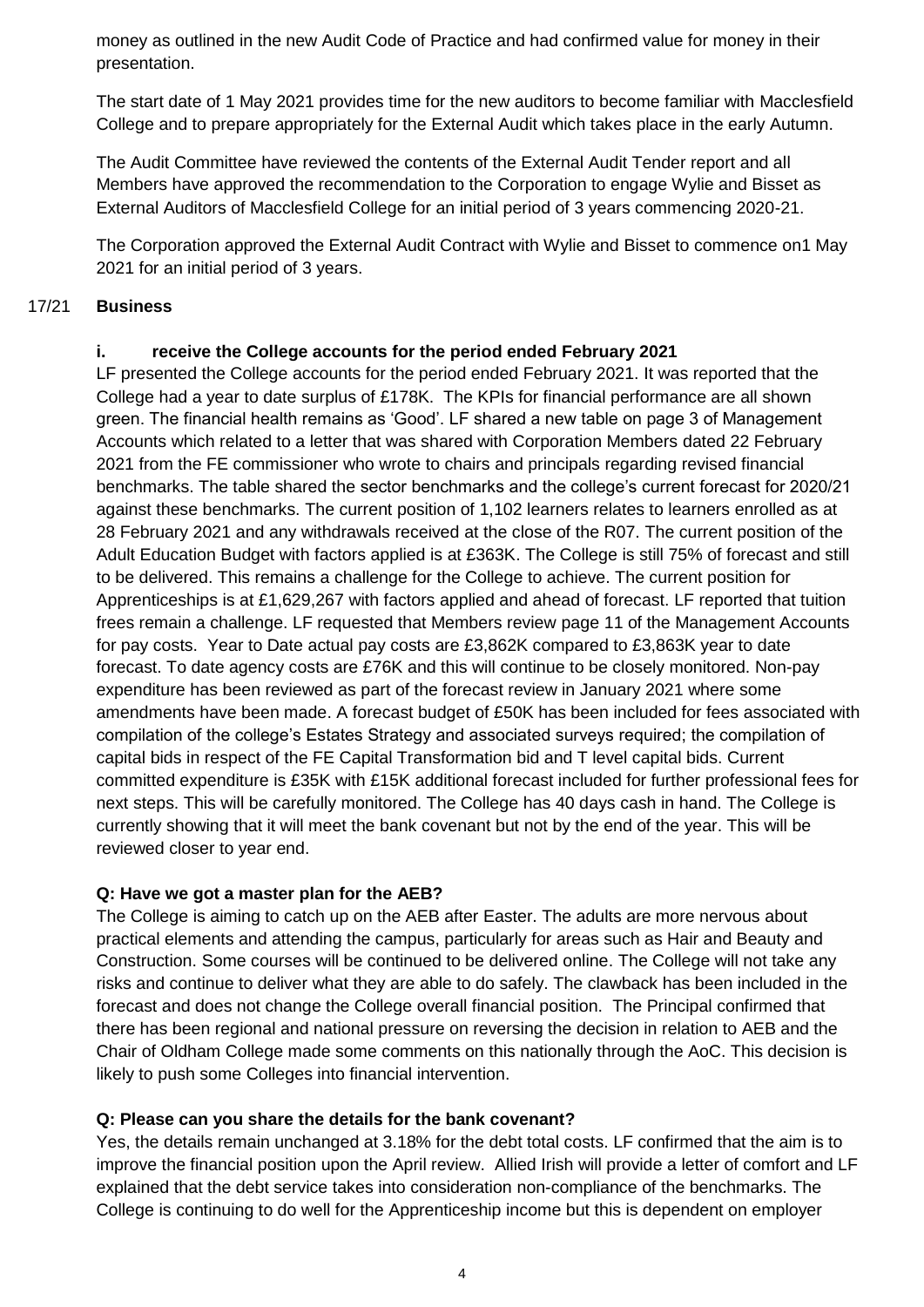engagement and can be changeable. The areas that the College provide Apprenticeships for have continued to do well during Covid such as child care, health care and social care. There are a number of Apprenticeship vacancies and the College is engaging with new employers.

# **ii. Update on bids**

LF presented a live document with an update on all the bids that the College has currently applied for. A Member congratulated the ELT on the enormous amount of work that has been completed relating to the bids. A number of the bids related to infrastructure and development programmes such as RoATP for Apprenticeships and Accelerate bid with Chester University. The document was in line with the College Strategic Plan. The ELT will keep the Corporation up to date with any successful bids.

# iii. **HR action plan**

The HR Action Plan was shared with the Corporation in advance of the meeting. The milestones and objectives had been updated. The report will be updated again in April 2021.

# 18/21 **Teaching and Learning**

# **i. Report on Learner Progress 2020/21**

LR shared an update report on Learner Progress for 2020/21 which showed the attendance for 16-18 at 90+%. Attendance remained a challenge around the trade area within the curriculum. The attendance of maths and English during the closure was lower but it rising on the return to the College campus. LR explained that there were three units for the BTEC qualification. There is also a pass or fail for employability skills. The hours cannot currently be completed for the counselling qualification. The areas at risk include Engineering and Computing and these areas are on an enhanced plan for this academic year. Computing is currently behind on delivery and remains at risk. There is some tutorial funding for 16-19 and this is being used for small groups for maths and English for in access of 100 students who were being targeted for resits. The attendance for 16-18 has dropped by 4%.

# **Q: Is there anything that can be done differently to engage with the students to increase attendance?**

LR confirmed that the College has engaged with parent/guardians and home visits take place. The communication with parents showed some impact. LR has also been providing 1:1 drop in sessions which proved successful. The curriculum model has been changes so that three focus areas can be targeted to avoid deflation.

# **Q: Do you work with other colleges and share good practice?**

LR confirmed that comparatively Macclesfield College is outperforming other colleges for attendance. The AoC benchmark is 68%.

LR confirmed that completion is an ongoing goal and career progression remains a sector wide priority. Some at risk students have had a break in learning due to the impact of the pandemic. Members of staff will be providing catch up sessions during the Easter break. Some Apprenticeships students will also be in to complete their practical's. The College is using block delivery where they can to ensure students complete.

# **Q: Has the attendance improved since 9 March 2021?**

The attendance has improved marginally.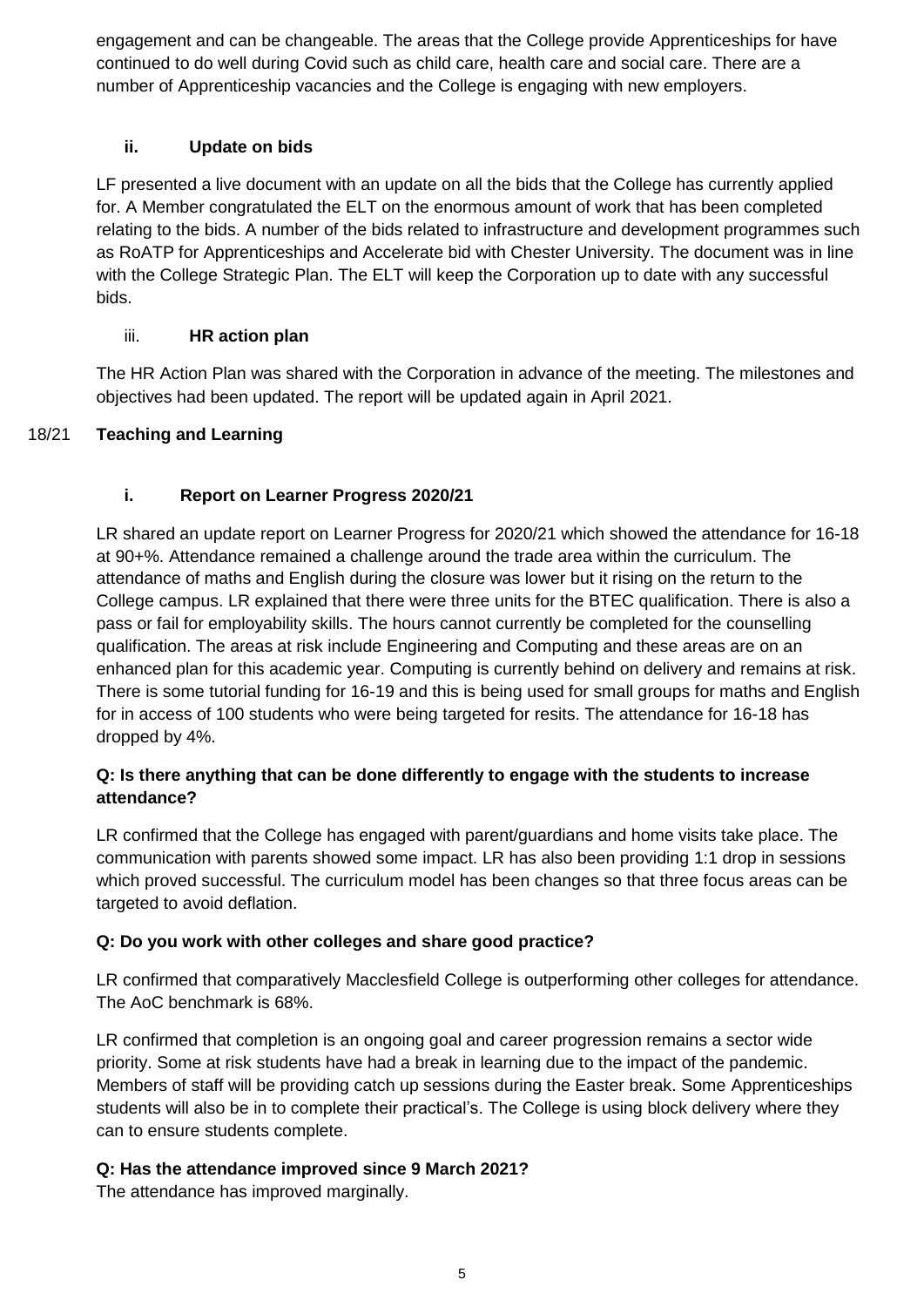Members acknowledged LR hard work in increasing attendance.

# **ii. Receive updated College Quality Improvement Plan**

LR provided a progress update of the College's improvement plan for 2020-21. Progress ratings of the Quality Improvement Plan have been updated using the red, amber green system for each action on what needs to be improved within the organisation. The QIP is updated at three formal monitoring points during the academic year and this report provides the update for March 2021. Where actions have been completed, these have been highlighted in green. Some actions are ongoing throughout the year and these have been coloured amber; the impact of some of these is not yet known. A number of actions have either not been implemented yet (due to the time of the academic year) or are not yet due for completion and these have not been coloured. LR confirmed the following point:

- Overall retention is 96.2%. 16-18 retention is 96.6% and 19+ retention is 95.1%
- Adult Level 1 retention is 94.3%
- Overall attendance is 84.9%. 16-18 attendance is 83.6% and 19+ attendance is 92.1%. Attendance was impacted during college closure with key vocational areas impacting on overall attendance rates.
- Attendance rates are low in Hair and Beauty (84.1%) and Motor Vehicle (75.5%), and attendance in these vocational trade areas have declined throughout closure. During the period of closure, attendance in Hair and Beauty was 80.8% and 71.8% in Motor Vehicle. Students have been unable to undertake practical and theoretical summative assessments since December 2020. Attendance needs to improve in these areas.
- Attendance in maths and English is too low and has declined during college closure. Attendance rates are 63.4% in maths and 66.8% in English. Communications with parents has been regular with limited impact.
- Attendance rates for learners in receipt of an EHCP is currently 85.2% and attendance rates for LACs is 77.2%
- November resits achievements rates are high: English: Achievement rate of 94% with 56% HG profile; maths: Achievement rate: 99% with 55% HG profile.
- Teaching and learning is judged to be good. 90.5% of observed sessions have been judged to be good or better.
- AEB spend to target is currently £363K (-£61,387K)
- Current best-case achievement rate for apprentices is 74.8%
- Appointment of 6 E Learning Champions to drive outstanding practice in online delivery.

Areas being monitored:

- Assessment plans of practical vocational programmes have been revised.
- Detail regarding awarding qualifications and mitigation proposals from the majority of awarding bodies remains outstanding.
- Areas 'at risk' continue to include Health and Social Care, Animal Care and Engineering. Computing is now subject to enhanced review.

# **Q: Will the College achieve 100% lesson observation target?**

Yes, this will be achieved, it has not currently been met due to new staff joining over Easter.

# **Q: The high grades are predicted to be strong, what methods have been used to achieve this?**

All students have completed a first mock assessment and been able to go back and review it. The students are set extension tasks within lessons. The high grades will be known once two mock assessments have been completed.

# **Q: Are lesson observations judged the same whether they are online or in the classroom?**

Yes, it has been agreed that the lesson observation framework should remain the same and be reported in the same way.

# **Q: Is Hair and Beauty currently at risk?**